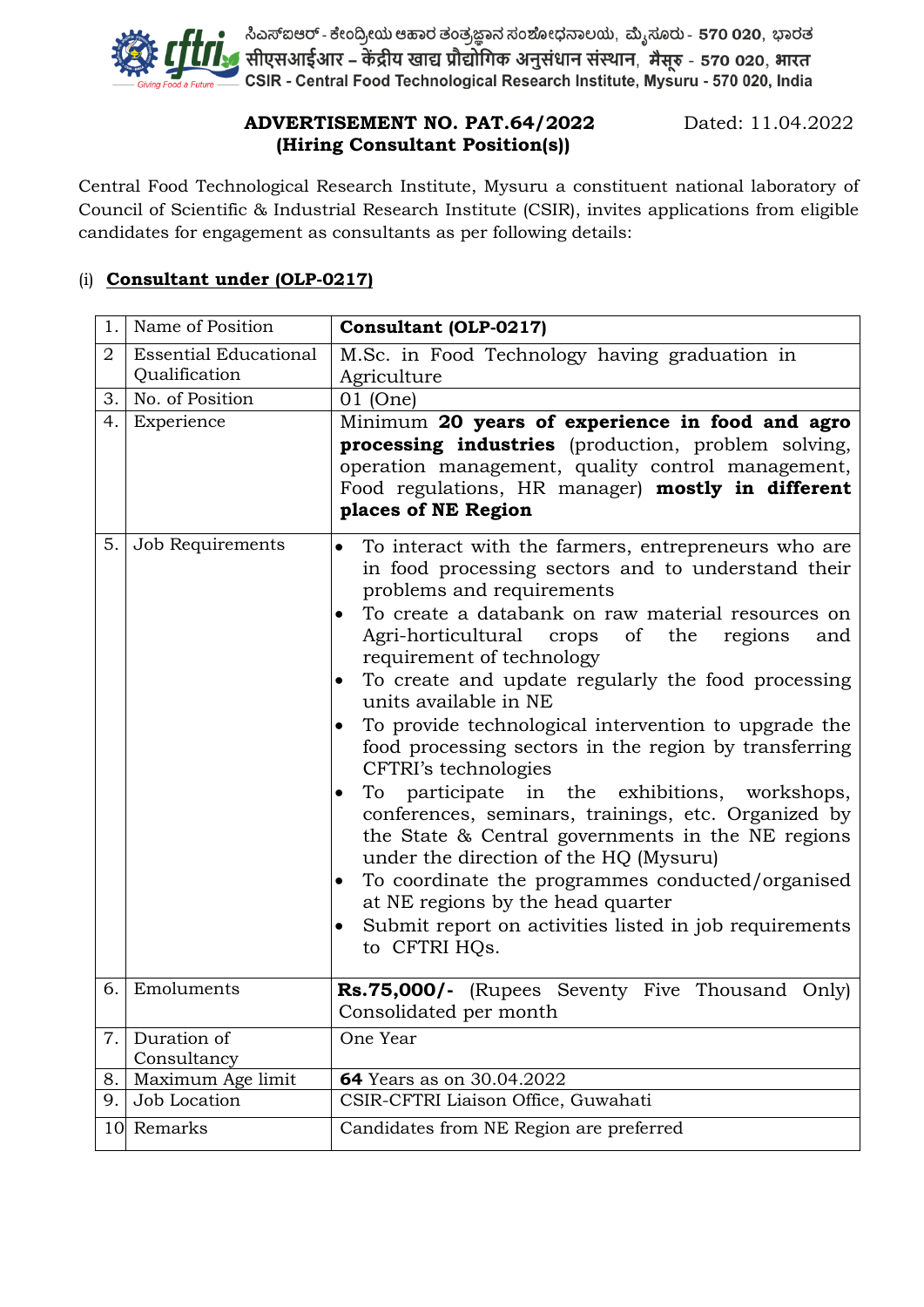

ಮೊಗ್ಗೆ ಕೈ ನಿಎಸ್ಐಆರ್- ಕೇಂದ್ರೀಯ ಆಹಾರ ತಂತ್ರಜ್ಞಾನ ಸಂಶೋಧನಾಲಯ, ಮೈಸೂರು - 570 020, ಭಾರತ<br>ಮೂರ್ ಕೈ ಮೂಲ್ ಕೈ ಮಾಡಿ ಮಾಡಿದ ಮಾಡಿದ ಮಾಡಿದ ಮಾಡಿದ ಮಾಡಿದ ಮಾಡಿದ ಮಾಡಿದ ಮಾಡಿದ ಮಾಡಿದ ಮಾಡಿದ ಮಾಡಿದ ಮಾಡಿದ ಮಾಡಿದ ಮಾಡಿದ ಮಾಡಿದ<br>— Giving Food a Future — CSI

-2-

### (ii) **Consultant under (OLP-0218)**

| 1. | Name of Position                              | <b>Consultant (OLP-0218)</b>                                                                                                                                                                                                                                            |
|----|-----------------------------------------------|-------------------------------------------------------------------------------------------------------------------------------------------------------------------------------------------------------------------------------------------------------------------------|
| 2. | <b>Essential Educational</b><br>Qualification | PhD in Science                                                                                                                                                                                                                                                          |
| 3. | No. of Position                               | 01(One)                                                                                                                                                                                                                                                                 |
| 4. | Experience                                    | Minimum 20 years of work experience in R&D Institutes<br>and should have knowledge and experiences<br>0f<br>conducting translational research                                                                                                                           |
| 5. | Job Requirements                              | Translation of CFTRI's knowledge base of research<br>work into process/ products for a global impact<br>Assess CFTRI process/technologies for the domestic<br>/ export market<br>Other need based tasks as decided by the Director,<br>CSIR-CFTRI as and when required. |
| 6. | Emoluments                                    | <b>Rs.75,000/-</b> (Rupees Seventy Five Thousand<br>Only)<br>Consolidated per month                                                                                                                                                                                     |
| 7. | Duration of<br>Consultancy                    | One Year                                                                                                                                                                                                                                                                |
| 8. | Maximum Age limit                             | 64 Years as on 30.04.2022                                                                                                                                                                                                                                               |
| 9. | Job Location                                  | CSIR-CFTRI, Mysuru                                                                                                                                                                                                                                                      |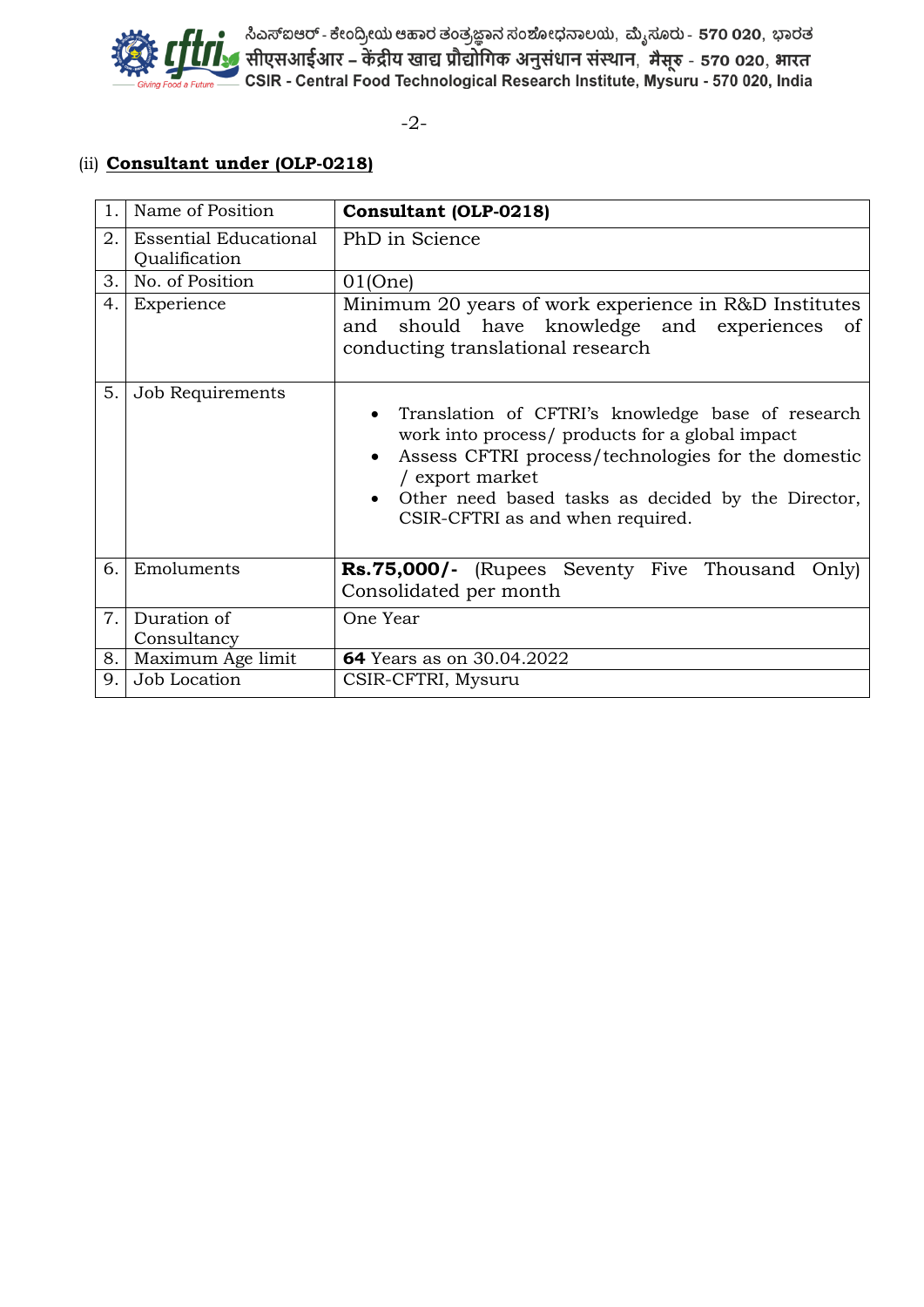

ಸಿಎಸ್ಐಆರ್ - ಕೇಂದ್ರೀಯ ಆಹಾರ ತಂತ್ರಜ್ಞಾನ ಸಂಶೋಧನಾಲಯ, ಮ್ಯೆಸೂರು - 570 020, ಭಾರತ ्र सीएसआईआर – केंद्रीय खाद्य प्रौद्योगिक अनुसंधान संस्थान, मैसुरु - 570 020, भारत CSIR - Central Food Technological Research Institute, Mysuru - 570 020, India

-3-

# **Terms and Conditions:**

- 1. The consultant position is open only to Indian Nationals/Overseas citizens of India.
- 2. The engagement will be contractual and purely on temporary basis for a period of 01 Year or co-terminus with the project, whichever is earlier
- 3. The engagement of Consultant is exclusively for the above mentioned project
- 4. The period of experience in a discipline/area of work, where prescribed, shall be counted with effect from the date of acquiring the prescribed minimum education qualifications for the post.
- 5. The decisions of CSIR-CFTRI in all matters relating to eligibility, acceptance or rejection of applications, mode of selection and conduct of interview (Physical/Virtual) will be final and binding on the candidates and no enquiry or correspondence will be entertained in this connection from any candidate.

6. Incomplete application form and application forms not supported with scanned copies of certificate of education qualification, experience certificate, DOB, etc. are liable to be rejected.

7. In case of large number of candidates apply for the position, Selection/Screening Committee will have discretion to shortlist the candidates for interview based on percentage of marks or desirable qualification/experience or higher qualification or any other criteria as deemed fit. Thus, it is necessary that only accurate, full and correct information is furnished by the applicants. Furnishing of wrong/false information will be a disqualification and CSIR-CFTRI will not be responsible for any of the consequences of furnishing such wrong /false information.

8. In the event of engagement of the Consultant, the Consultant has to execute a Non-disclosure agreement in the format on Non-judicial paper.

9. The engagement under the externally funded project does not confer any right/ claim whatsoever either explicitly or implicitly on the appointee for regular appointment in CSIRCFTRI, against any post or otherwise under any legal conditions precedent.

10. No TA/DA will be given to the candidates for attending the interview (in case of physical interview).

12. No TA/DA will be admissible for joining the post, if selected.

13. CSIR-CFTRI reserves the right to cancel or withdraw the award in case of any discrepancy found, in the candidature of the selected candidate at any stage.